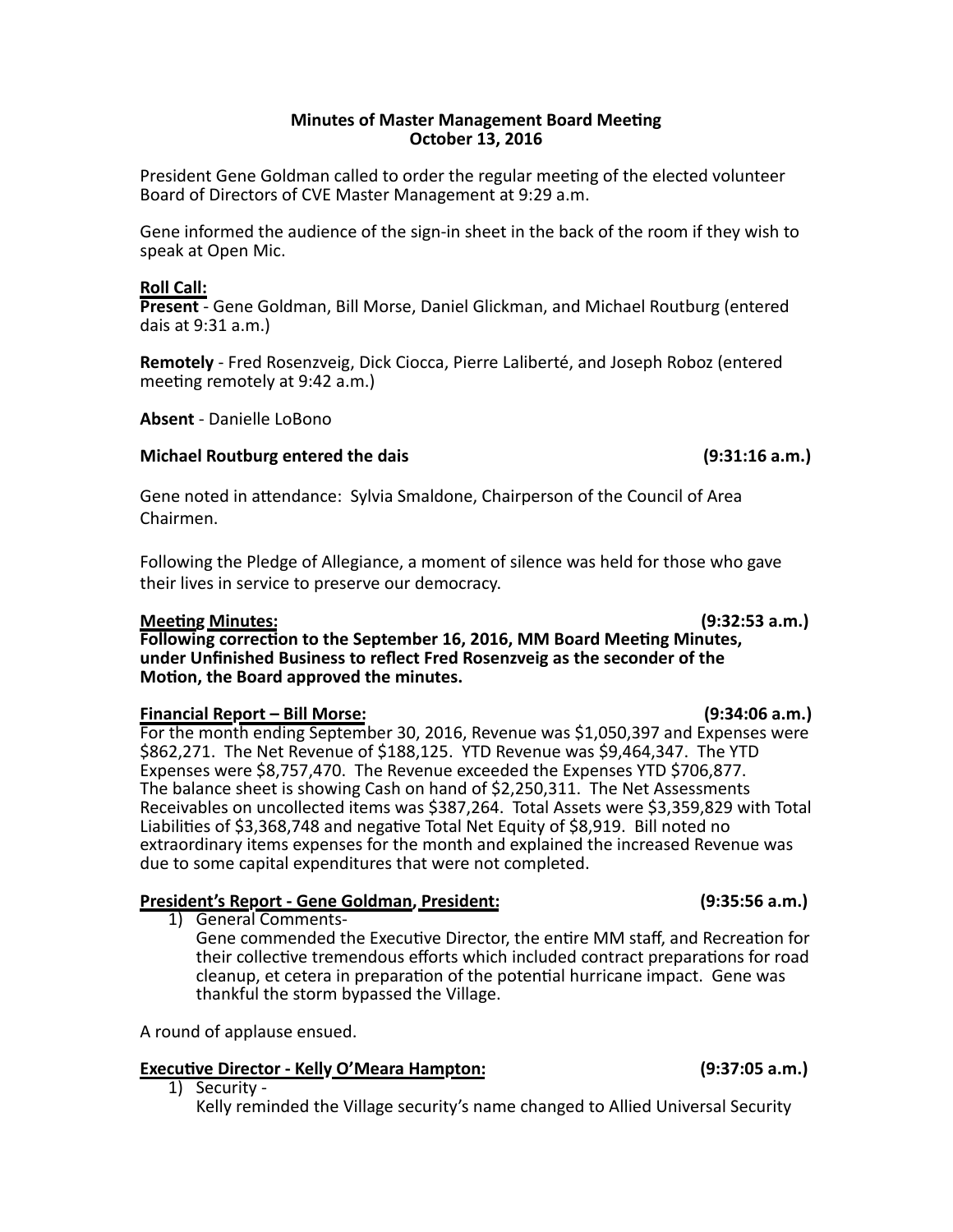Services due to the recent merge of Universal Protection Service and AlliedBarton Security Services. Kelly noted the only visible change to the Community would be new uniforms.

2) Village Lighting - **(19)** and the control of the control of the control of the control of the control of the control of the control of the control of the control of the control of the control of the control of the contr

The remaining 30 light fixture replacements has been postponed by FPL as a result of hurricane repairs needed along northern Florida and east coast. Kelly advised the bulk of the work was complete and hoped for a date to be rescheduled soon.

3) Tree Removal - **Contract Contract Contract Contract Contract Contract Contract Contract Contract Contract Contract Contract Contract Contract Contract Contract Contract Contract Contract Contract Contract Contract Contr** 

Only a few stumps remain to be ground next week from the removal of the 25 unhealthy, deteriorating trees (mostly ficus). Kelly was pleased they were removed before the pending hurricane due to potential damage they can cause. Kelly acknowledged the volume of calls received from concerned residents and reassured the community MM would not remove trees that have any possibility of regaining their health. Additionally, an annual tree planting plan would be considered in future budget planning.

4) Renovations - **(9:39:36 a.m.)** 

Kelly hoped residents enjoyed the new chairs and tables in the Activities Center and LeClub and acknowledged Lori and Robert's efforts to ensure the renovations are complete by November 1st as well as the Tilford pool and bathrooms renovations. Kelly advised most of the renovations are complete with the exception of conversion of the MM bathroom to an ADA-complaint bathroom. LeClub received new stage curtains.

5) Recreation Agreement - **(9:40:16 a.m.)** 

Kelly was excited to announce that after several reviews, an agreement with the Recreation committee had been reached and is awaiting execution. Kelly advised a Special meeting would likely be held in the next 10 days for MM Board of Directors' approval. A notice will be sent to the community.

6) Traffic Safety Project - **(9:40:50 a.m.)**

Unfortunately, roadway restriping was postponed due to the owner's illness but Kelly expected work to commence next week with a completion date of November 1st.

- 7) Comprehensive Traffic Safety Project **(9:41:15 a.m.)** Kelly explained the roadway signage, wayfinding, et cetera work was just about halfway complete, and encouraged residents to continue reporting discrepancies or problems as MM works through them. Kelly expects a completion date of November 1st, in time to welcome back seasonal folks.
- 8) Annual Budget **(1991) (19) (19) (19) (19) (19) (19) (19) (19) (19) (19) (19) (19) (19) (19) (19) (19) (19) (19) (19) (19) (19) (19) (19) (19) (19) (19) (19) (19)** The budget approval was postponed to November based on some minor delays. A workshop would be held prior to the November meeting for discussion.

# **Joe Roboz entered the mee1ng remotely. (9:42:24 a.m.)**

Per Member inquiry, Kelly advised the City remains an active participant in the tree removal process; inspecting the trees and issuing MM tree removal permits when necessary.